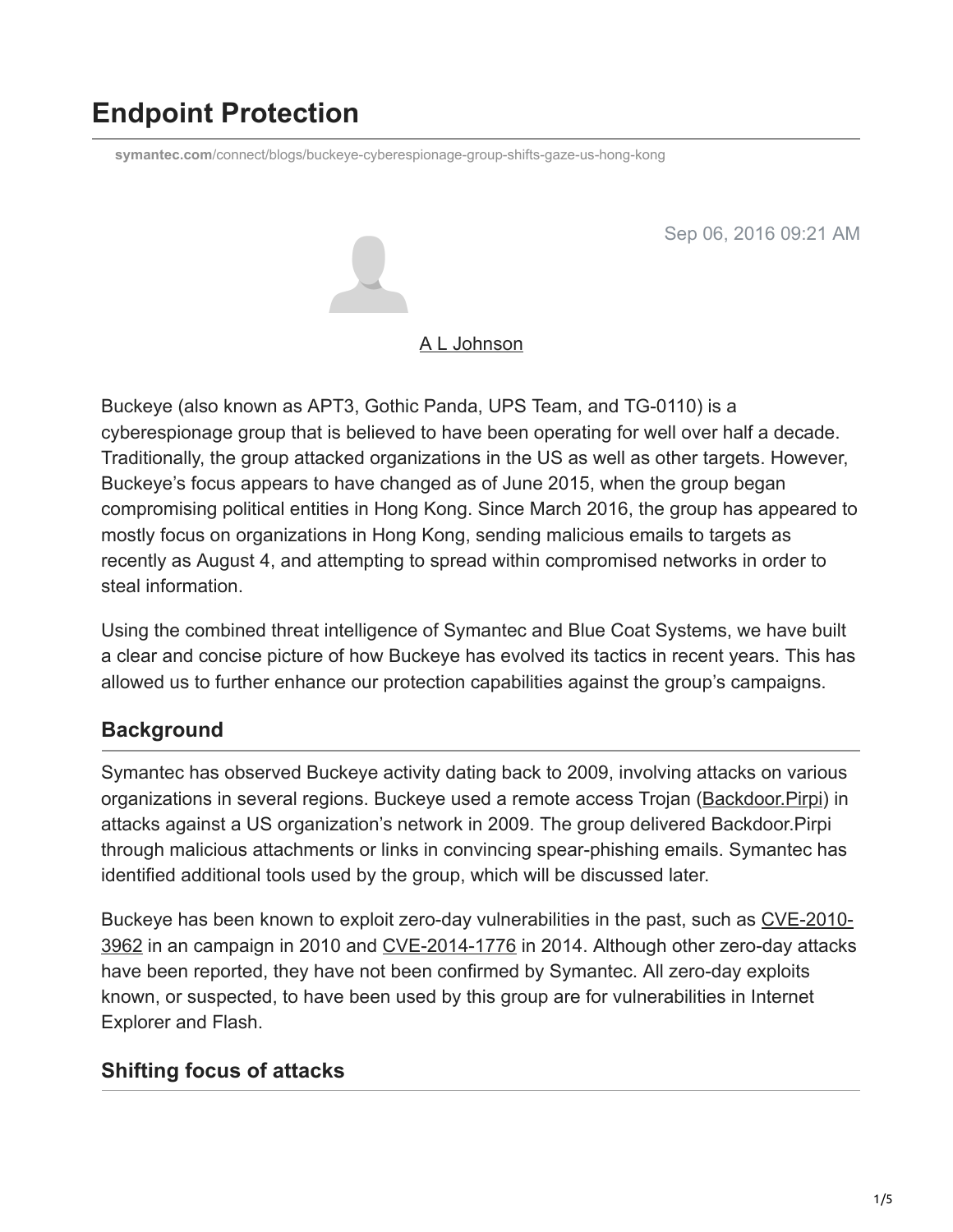More recently, Symantec telemetry has revealed Backdoor.Pirpi connections from compromised computers based in Hong Kong dating back to August 2015. The infections significantly increased in number towards the end of March 2016 and the beginning of April 2016. Additional investigations discovered related malware samples and determined that targeted organizations were political entities in Hong Kong.

In at least some of these recent attacks, Buckeye used spear-phishing emails with a malicious .zip attachment. The .zip archive attached to the email contains a Windows shortcut (.lnk) file with the Microsoft Internet Explorer logo. Clicking on the shortcut ultimately leads to Backdoor.Pirpi being downloaded and executed on the affected computer.

# **Who's being targeted?**

From 2015 to date, Symantec identified approximately 82 organizations in various regions that had Buckeye tools present on their network. However, this is not an accurate picture of the targets of interest to Buckeye. The group casts a wide net while trawling for targets but only remains active on the networks of organizations it is interested in. Symantec determined a more accurate picture of Buckeye's targets by looking at where Buckeye remained active on the network longer than a day, deployed additional tools, and spread onto multiple computers. After these filters were applied to our data, we found a total of 17 organizations, located in Hong Kong (13), the US (3), and the UK (1).



*Figure 1. Buckeye victims of interest by region (2015 to date)*

It should be noted that this data goes back to 2015 and that the proportion of targets in Hong Kong from March 2016 would be considerably higher. Up to mid-2015, Buckeye's traditional targets were varying categories of US organizations, which match the types of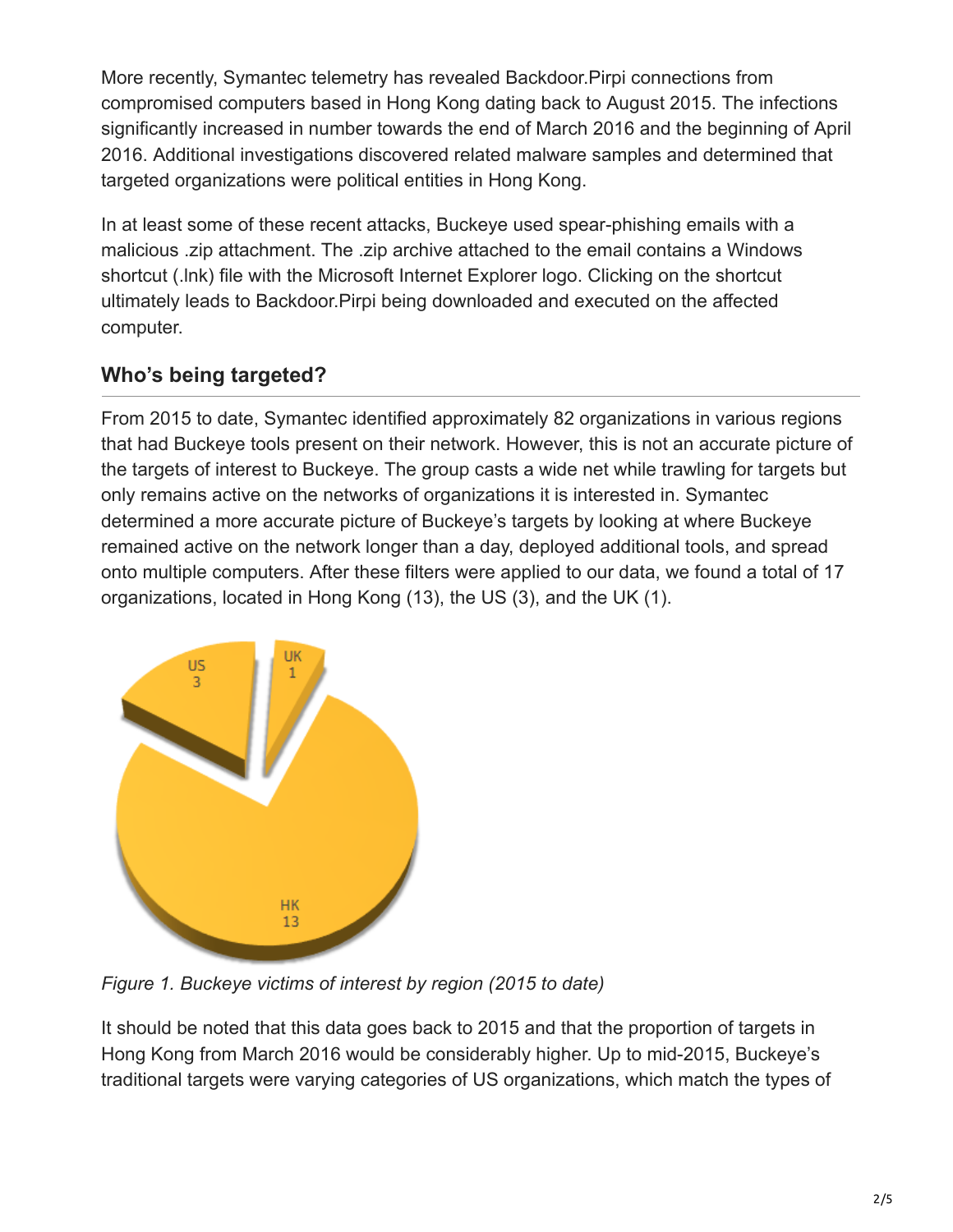victims seen in the UK. Buckeye interests changed substantially around June 2015 when the group began infecting organizations in Hong Kong. Infections in the UK and US ceased shortly after this time.



#### **Malware and tools**

Buckeye uses a number of hacking tools as well as malware. Many of the hacking tools are open source applications that have been patched or modified in some manner by Buckeye in an attempt to evade detection.

Buckeye uses Backdoor.Pirpi, a remote access Trojan capable of reading, writing, and executing files and programs. Backdoor.Pirpi also collects information about the target's local network, including the domain controller and workstations.

As mentioned previously, Buckeye also uses a number of hacking tools, including the following:

**Keylogger**: The keylogger is configured using the command line parameters: NetworkService, Replace, Install, Register and Unregister. These parameters install it as a service. The keylogger then records keystrokes in encrypted files, for example: thumbcache 96.dbx. It also gathers network information such as the MAC address, IP address, WINS, DHCP server, and gateway.

**RemoteCMD:** This tool executes commands on remote computers, similar to the PsExec tool. Usage is: %s shareIp domain [USER INFORMATION][USER NAME AND PASSWORD]] [/run:[COMMAND]]

The commands to be passed consist of upload, download, Service (create, delete, start, stop), delete, rename, and AT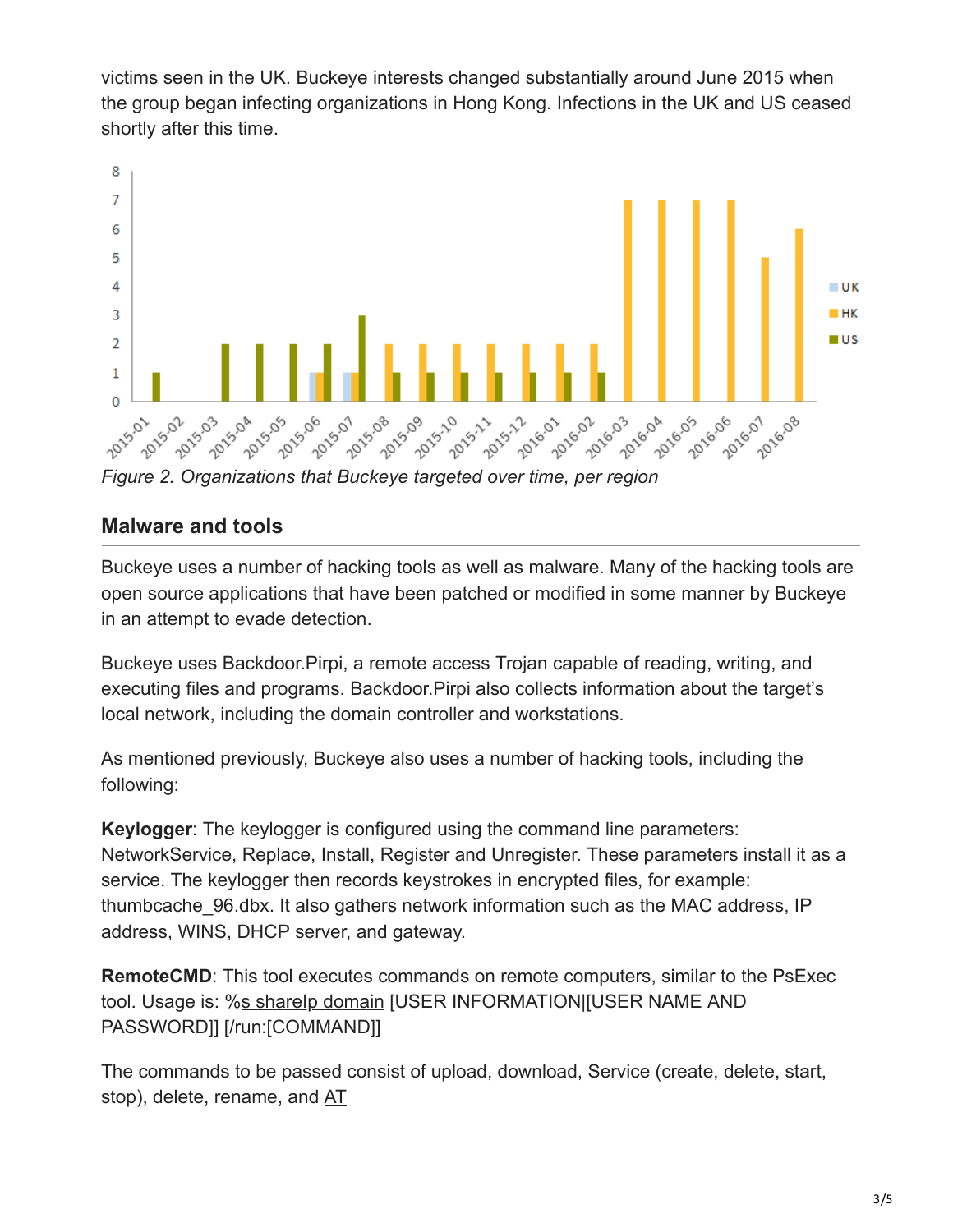**PwDumpVariant**: This tool imports lsremora.dll (often downloaded by the attacker as part of the toolset) and uses the GetHash export of this DLL. On execution, the tool injects itself into lsass.exe and is triggered with the argument "dig".

**OSinfo**: OSInfo is a general purpose, system information gathering tool. It has the following command line argument help:

info <Server/Domain> [options] [options]: -d Domain -o OsInfo -t TsInfo -n NetuseInfo -s ShareInfo ShareDir -c Connect Test

- -a Local And Global Group User Info
- -l Local Group User Info
- -g Global Group User Info
- -ga Group Administrators
- -gp Group Power Users
- -gd Group Domain Admins
- -f <infile> //input server list from infile, OneServerOneLine

info <\\server> <user>

**ChromePass**: A tool from NirSoft used for recovering passwords stored in the Chrome browser.

**Lazagne**: A compiled Python tool that extracts passwords from various locally installed application classes, such as web browsers. The full list is: chats, svn, wifi, mails, windows, database, sysadmin, and browsers.

Buckeye seems to target file and print servers, which makes it likely the group is looking to steal documents. This, coupled with the group's use of zero-day exploits in the past, customized tools, and the types of organizations being targeted would suggest that Buckeye is a state-sponsored cyberespionage group.

#### **Protection**

Symantec, Norton, and Blue Coat products protect against the activities of this cyberespionage group.

Symantec and Norton products offer the following detections:

#### **Antivirus**